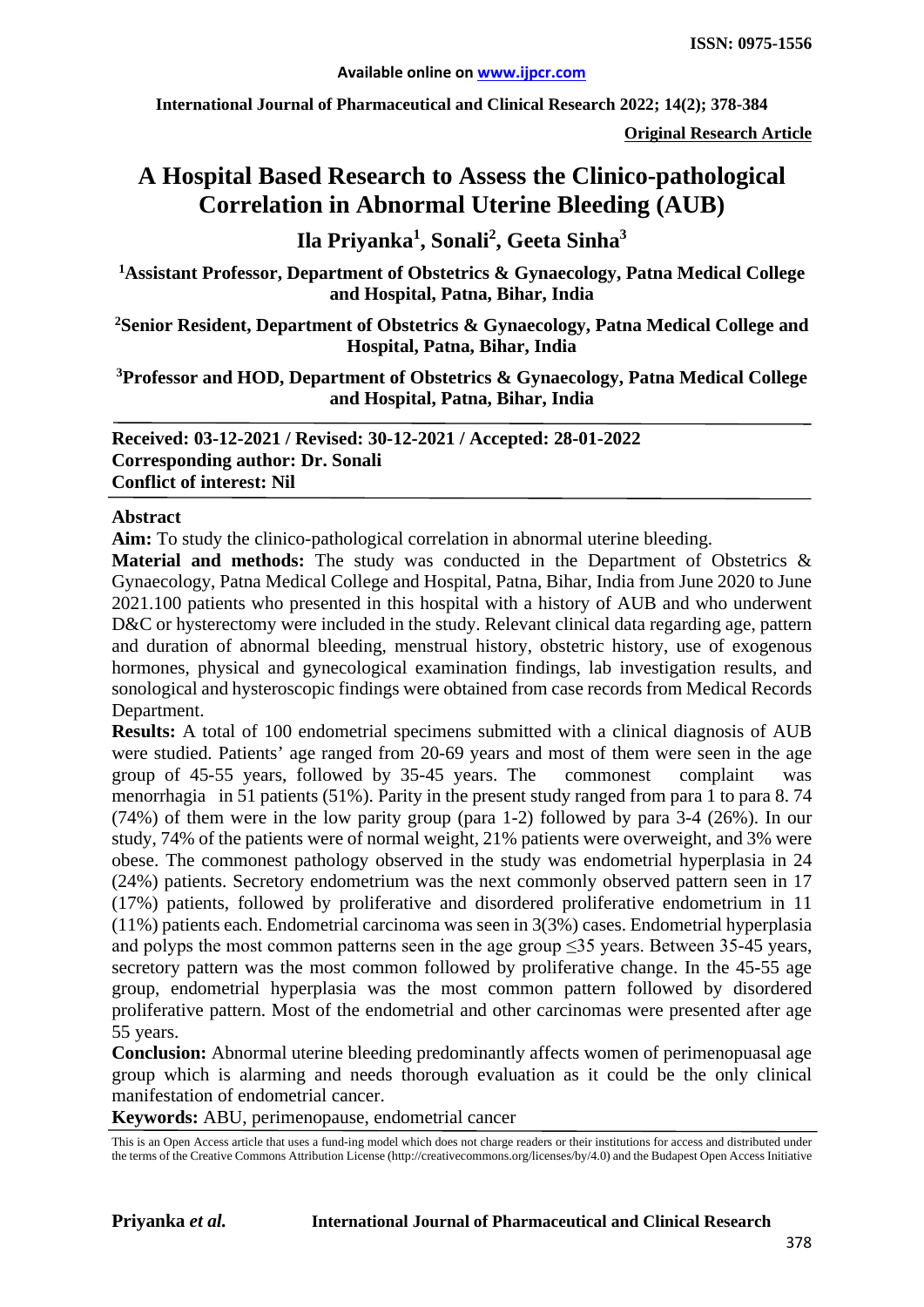(http://www.budapestopenaccessinitiative.org/read), which permit unrestricted use, distribution, and reproduction in any medium, provided original work is properly credited.

# **Introduction**

Abnormal uterine bleeding is considered as one of the most common and challenging problem presenting to the gynaecologist. It is responsible for as many as one-third of all outpatient gynaecological visits.[1,2]

It may represent a normal physiologic state and observation alone may be warrented. Alternatively the bleeding can be a sign of a serious underlying condition necessitating aggressive treatment that could include a major procedure.[3]

Abnormal uterine bleeding includes both dysfunctional uterine bleeding and bleeding from structural causes like fibroids, polyps and endometrial carcinoma.[4]

Dysfunctional uterine bleeding is defined as abnormal uterine bleeding without a demonstrable organic cause. It may be an ovulatory characterised by irregular, unpredictable bleeding (metro-rhagia) or ovulatory resulting in heavy but regular periods(menorrhagia).[5]

According to the center for disease control and prevention in United States about 5 per 1000 women undergo hysterectomy annually in USA and about 1 in 4 women will have hysterectomy by the age of 60  $vrs.[6]$ 

### **Material and methods:**

The study was conducted in the Department of Obstetrics & Gynaecology, Patna Medical College and Hospital, Patna, Bihar, India from June 2020 to June 2021.

### **Methodology:**

100 patients who presented in this hospital with a history of AUB and who underwent D&C or hysterectomy were included in the study. Patients with a gestational cause, hemostatic disorders, isolated cervical or vaginal pathology, and leiomyoma excluded. Relevant clinical data regarding age, pattern and duration of abnormal bleeding, menstrual history, obstetric

history, use of exogenous hormones, physical and gynecological examination findings, lab investigation results, and sonological and hysteroscopic findings were obtained from case records from Medical Records Department.

All the specimens were fixed in 10% formalin, processed and embedded in paraffin, and 3-4mm thick sections were made. Sections were stained with hematoxylin and eosin stain. A total of 100 cases were analyzed and histological diagnosis was made. Data were entered in Microsoft Excel and managed in SPSS version 25.0. Analysis was done in the form of percentages and proportions and represented as tables and figures where necessary.

## **Results:**

A total of 100 endometrial specimens submitted with a clinical diagnosis of AUB were studied. Patients' age ranged from 20- 69 years and most of them were seen in the age group of 45-55 years, followed by 35- 45 years [Table 1].

The commonest complaint was menorrhagia in 51 patients (51%). Parity in the present study ranged from para 1 to para 8. 74 (74%) of them were in the low parity group (para 1-2) followed by para 3- 4 (26%).

In our study, 74% of the patients were of normal weight, 21% patients were overweight, and 3% were obese [Table 2].

The commonest pathology observed in the study was endometrial hyperplasia in 24 (24%) patients. Secretory endometrium was the next commonly observed pattern seen in 17 (17%) patients, followed by proliferative and disordered proliferative endometrium in 11 (11%) patients each. Endometrial carcinoma was seen in 3(3%) cases [Table 3].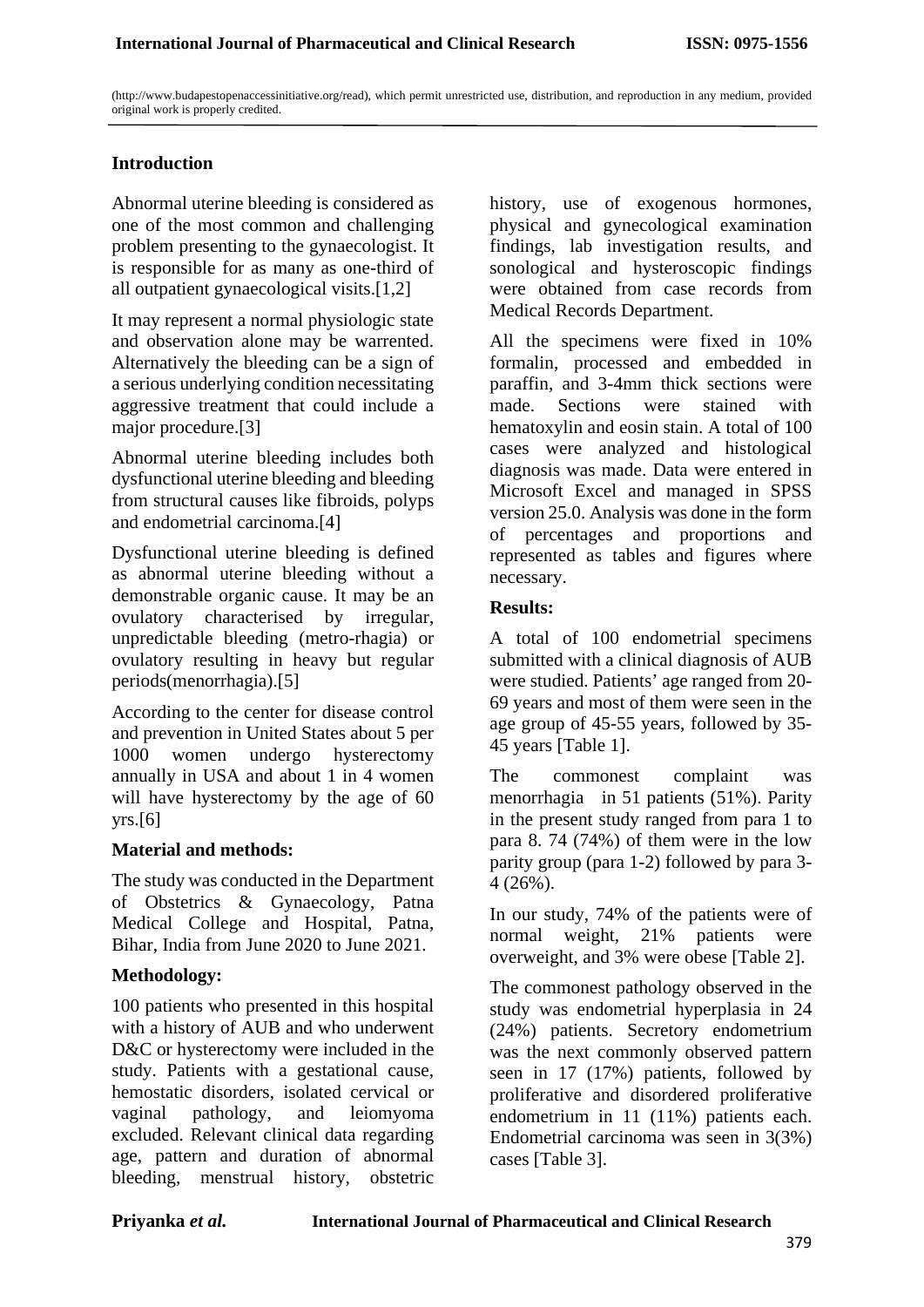Endometrial hyperplasia and polyps the most common patterns seen in the age group ≤35 years. Between 35-45 years, secretory pattern was the most common followed by proliferative change. In the 4555 age group, endometrial hyperplasia was the most common pattern followed by disordered proliferative pattern. Most of the endometrial and other carcinomas were presented after age 55 years [Table 4].

**Table 1: Distribution of patients with abnormal uterine bleeding in different age groups: (***n***=100)**

| Age (in years) | No. of patients | Percentage |
|----------------|-----------------|------------|
| Below 35       |                 |            |
| $35 - 45$      | 39              | 39         |
| $45 - 55$      | 44              | 44         |
| Above 55       |                 | $\circ$    |
| Total          | 100             | 100        |

## **Table 2: Distribution of patients according to their body mass index**

| <b>BMI</b>                    | No. of patients | Percentage |
|-------------------------------|-----------------|------------|
| 19-24.9 kg/m2 (normal weight) | 74              | 74         |
| $25-29.9$ kg/m2 (overweight)  |                 | 21         |
| $\geq$ 30 kg/m2 (obese)       |                 |            |
| No data                       |                 |            |
| Total                         | 100             | 100        |

BMI: Body mass index

### **Table 3: Distribution of endometrial patterns in abnormal uterine bleeding patient**

| Endometrial pattern                          | No. of patients | Percentage     |
|----------------------------------------------|-----------------|----------------|
| Proliferative phase endometrium              | 11              | 11             |
| Secretory phase endometrium                  | 17              | 17             |
| Mixed patterns (proliferative and secretory) | 4               | 4              |
| Pill endometrium                             | 9               | 9              |
| Disordered proliferative endometrium         | 11              | 11             |
| Luteal phase defect                          | 3               | 3              |
| Menstrual endometrium                        | $\overline{2}$  | $\overline{2}$ |
| Atrophic endometrium                         | 5               | 5              |
| Endometritis                                 |                 |                |
| Endometrial polyps                           | 5               | 5              |
| Endometrial hyperplasia                      | 24              | 24             |
| Endometrial carcinoma                        | 3               | 3              |
| <b>Endometrial Stromal Sarcoma</b>           |                 |                |
| Other carcinomas                             | $\overline{2}$  | $\overline{2}$ |
| Inadequate                                   | $\overline{2}$  | $\overline{2}$ |
| Total                                        | 100             | 100            |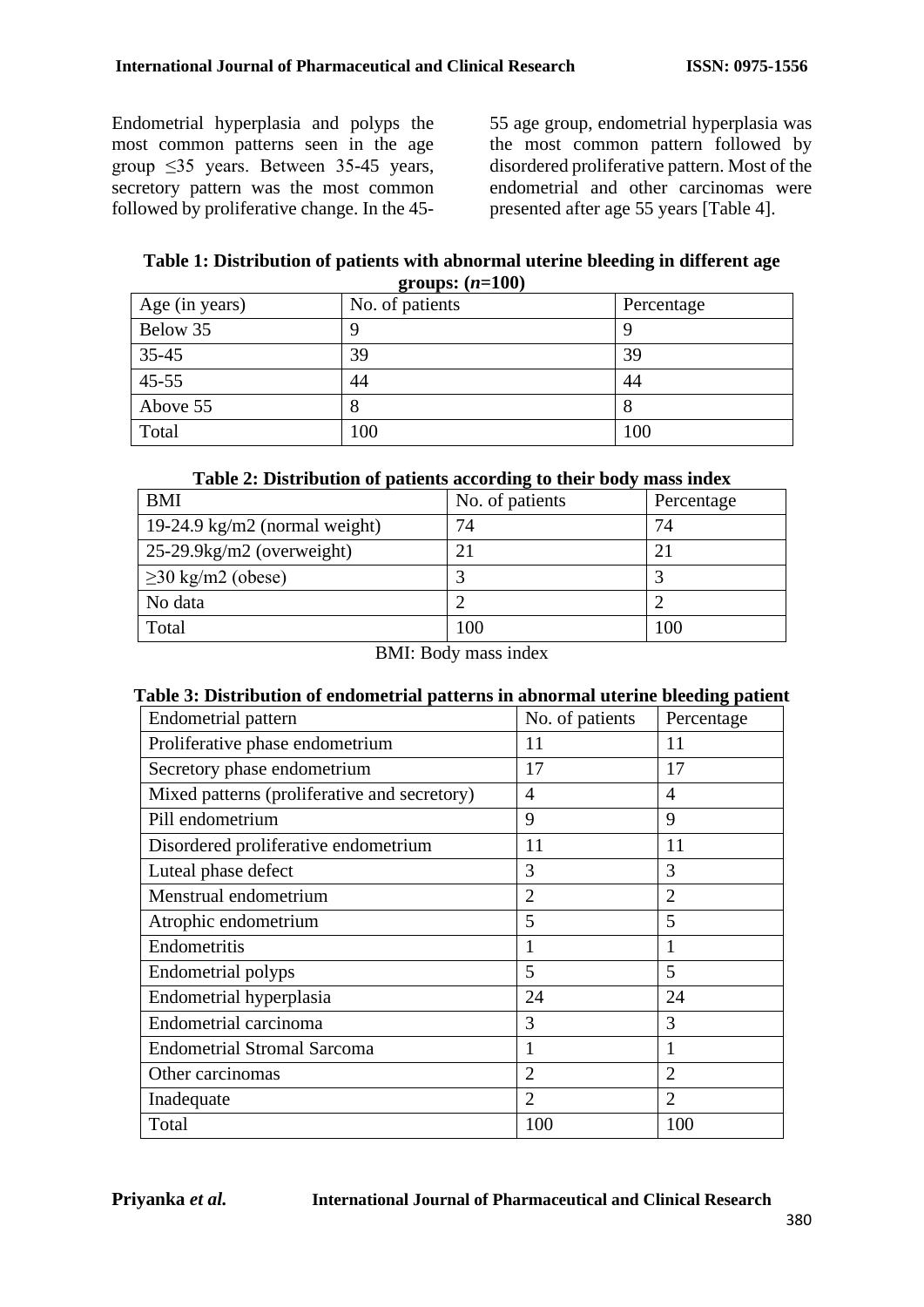| pheumonius in uiagnosis of chuometrial hyperplasia |                             |                             |                            |  |  |
|----------------------------------------------------|-----------------------------|-----------------------------|----------------------------|--|--|
|                                                    | Hysteroscopy<br>hyperplasia | Hyperplasia                 | $ET$ in $mm$               |  |  |
| Hysteroscopy<br>hyperplasia                        | 1.14                        | Poor correlation<br>(0.030) | Fair correlation<br>(0.40) |  |  |
| Hyperplasia                                        | 0.030                       | 1.14                        | Fair correlation<br>(0.25) |  |  |
| $ET$ in $mm$                                       | 0.40                        | 0.25                        | 1.14                       |  |  |

**Table 4: Correlation of ultrasonography, hysteroscopy and hypersensitivity pneumonitis in diagnosis of endometrial hyperplasia**

## **Discussion**

In the present study, the maximum incidence of AUB was in the 45-55 years age range (44 patients), followed by 35-45 years age group (39 patients). Our study and other studies have found a maximum incidence of AUB in the perimenopausal age group.[8-14] Perimenopause is defined by the World Health Organization as the 2- 8 years preceding menopause and the 1 year after the final menses.[15] As women approach menopause, cycles shorten and often become intermittently an ovulatory due to a decline in the number of ovarian follicles and fluctuations in the estradiol level leading to various patterns of abnormal bleeding.[16]

The commonest complaint was menorrhagia in 51 patients (51%).[8-12] Most of our patients were in the low parity category. Other studies reported a higher incidence of AUB with increase in parity.[12,17,18] However, this pattern was not noted in our study and majority of our patients were para [1-2].

Endometrial hyperplasia was the most common histological pattern observed in our study and was seen in 24 cases (24%). A few studies have reported a similar incidence with 24.7% and 26%, respectively.[9,19] However, most other studies have observed a lower incidence with 12.6%, 15%, and 4.33%.[12,20,21] In the present study, the maximum incidence of hyperplasia was noted in the 45-55-year age group. This was consistent with the findings in other studies.[19-23]

In our study, there was a fair correlation between a finding of increased endometrial thickness (ET) by ultrasonography (USG) and histopathological diagnosis of endometrial hyperplasia, but there was a poor correlation between hysteroscopic and histopathological diagnosis of endometrial hyperplasia as calculated by Spearman Correlation Test.

Identification of endometrial hyperplasia is important because they are thought to be precursors of endometrial carcinoma.[10] The overall risk of progression of hyperplasia to cancer is 5-10%.[24] Simple (SH), complex (CH) , simple atypical (SAH), and complex atypical hyperplasia (CAH) have different progression risks of 1%, 3%, 8%, and 29%, respectively, to carcinoma.[24] In our study, 74% of the patients were of normal weight, 21% patients were overweight, and 3% were obese. In obese women, there is an increased risk of endometrial hyperplasia (EH) and endometrial carcinoma which can be explained by the increased availability of peripheral estrogens as a result of aromatization of androgens to estrogens in adipose tissue and lower concentrations of sex hormone-binding globulins.<sup>25</sup> Also the occurrence of other concurrent risk factors like diabetes mellitus and increased dietary fat intake probably contribute to the pathology in this group.

In our study, predominant number of patients in the age group 35-45 years showed normal physiological changes like proliferative and secretory phase patterns.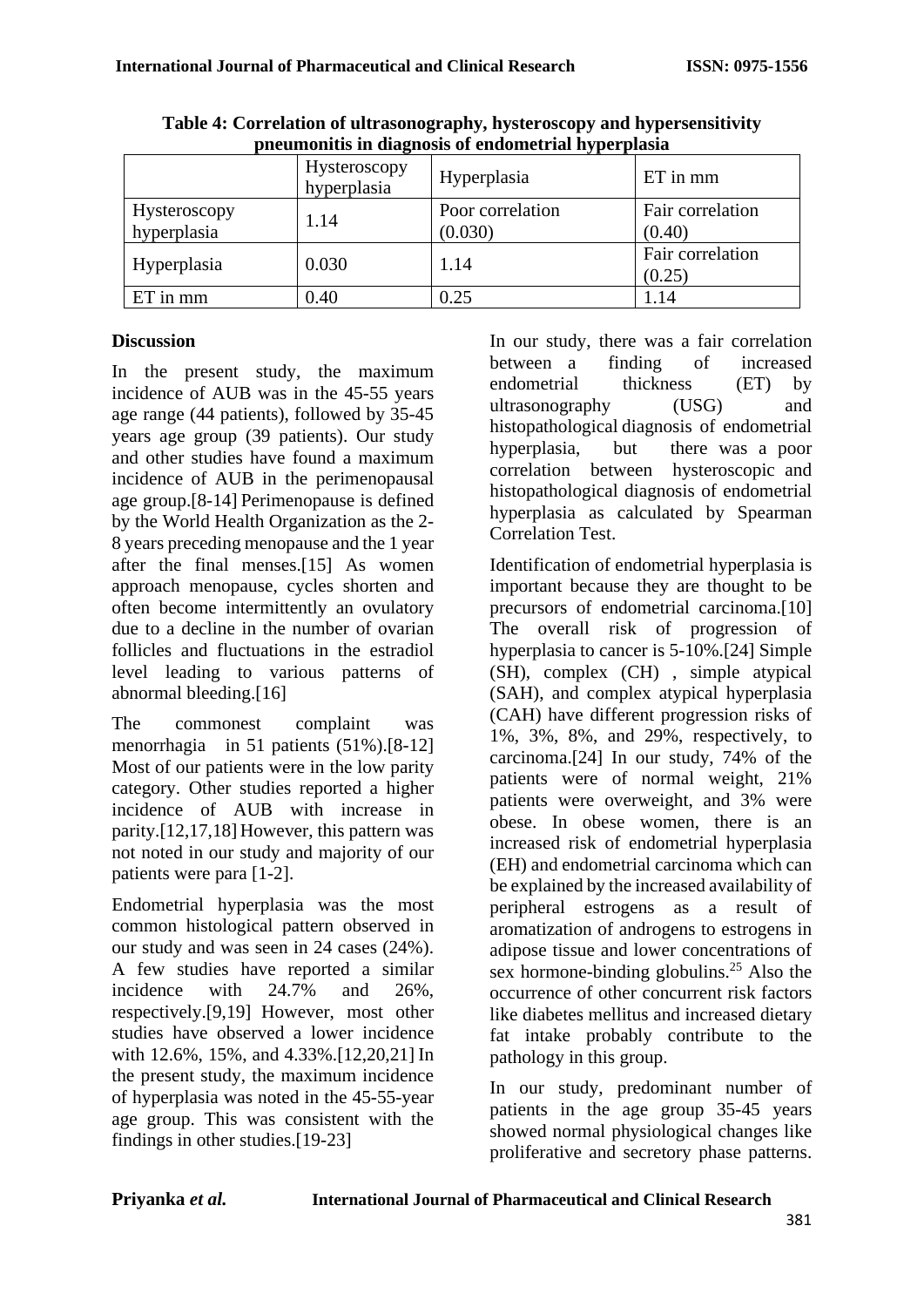Secretory endometrium was the second most common pattern observed in this study and was seen in 17 (17%) patients. A similar incidence of secretory pattern (16.6%) was noted in another study.[11] The bleeding in secretory phase is due to ovulatory dysfunctional uterine bleeding and is characterized by regular episodes of heavy menstrual blood loss. The main defect is in the control of processes regulating the volume of blood lost during the menstrual breakdown of endometrium.[26]

In the present study, a proliferative pattern of endometrium was observed in 11% patients. Other studies reported incidences of 17.8%, 33%, 32.6%, and 32%.[19,23,27,28] This pattern was commonly observed in the late reproductive and perimenopausal women in our study and other studies and may be due to the hormonal imbalance in this group leading to intermittent an ovulatory cycles.

Disordered proliferative endometrium is an exaggeration of the normal proliferative phase without significant increase in the overall ratio of glands to stroma and is due to persistent oestrogen stimulation.[29] This pattern is particularly seen in perimenopausal women. The disordered proliferative endometrium resembles normal proliferative tissue in consisting of glands lined by cytologically bland, pseudo stratified, proliferative, mitotically active epithelium and in having a normal ratio of glands to stroma. It differs from the normal proliferative endometrium in the absence of uniform glandular development. Disordered proliferative pattern lies at one end of the spectrum of proliferative lesions of the endometrium that includes carcinoma at the other end with intervening stages of hyperplasias.[10] This pattern was seen in 11 (11%) of our cases. Another study reported a similar incidence of 10%.[30]

Atrophic endometrium is the most common cause of bleeding in postmenopausal stage.[18] Thin walled veins, superficial to the expanding cystic glands, make the vessels vulnerable to injury and lead to excessive uterine bleeding.[22] Atrophic endometrium was seen in 5% of the patients in this study and they presented as postmenopausal bleed. A similar incidence was reported in other studies with incidences of 4.34% and 7%, respectively.[18,31]

In our study, pill endometrium was seen in 9 (9%) cases. Other studies reported a lower incidence.[30] In this pattern, the endometrium shows a combination of inactive glands, abortive secretions, decidual reaction, and thin blood vessels.[32] This pattern was predominantly seen in the perimenopausal age group. This was probably due to increased number of patients in this age resorting to early medical management for bleeding.

The other benign patterns included endometrial polyps (4%), luteal phase defect (3%), and menstrual pattern (2%).

The predominant type of endometrial carcinoma was endometrioid type which constituted 3 cases. The most common presentation in these patients was postmenopausal bleeding and incidence of endometrial carcinoma was 21% in the postmenopausal group. This was similar to that reported by Baral R *et al*. with an incidence of 21%.[22] Nulliparity, increased BMI, and chronic anovulation have been implicated as risk factors for endometrial carcinoma.

# **Conclusion:**

Abnormal uterine bleeding predominantly affects women of perimenopuasal age group which is alarming and needs thorough evaluation as it could be the only clinical manifestation of endometrial cancer.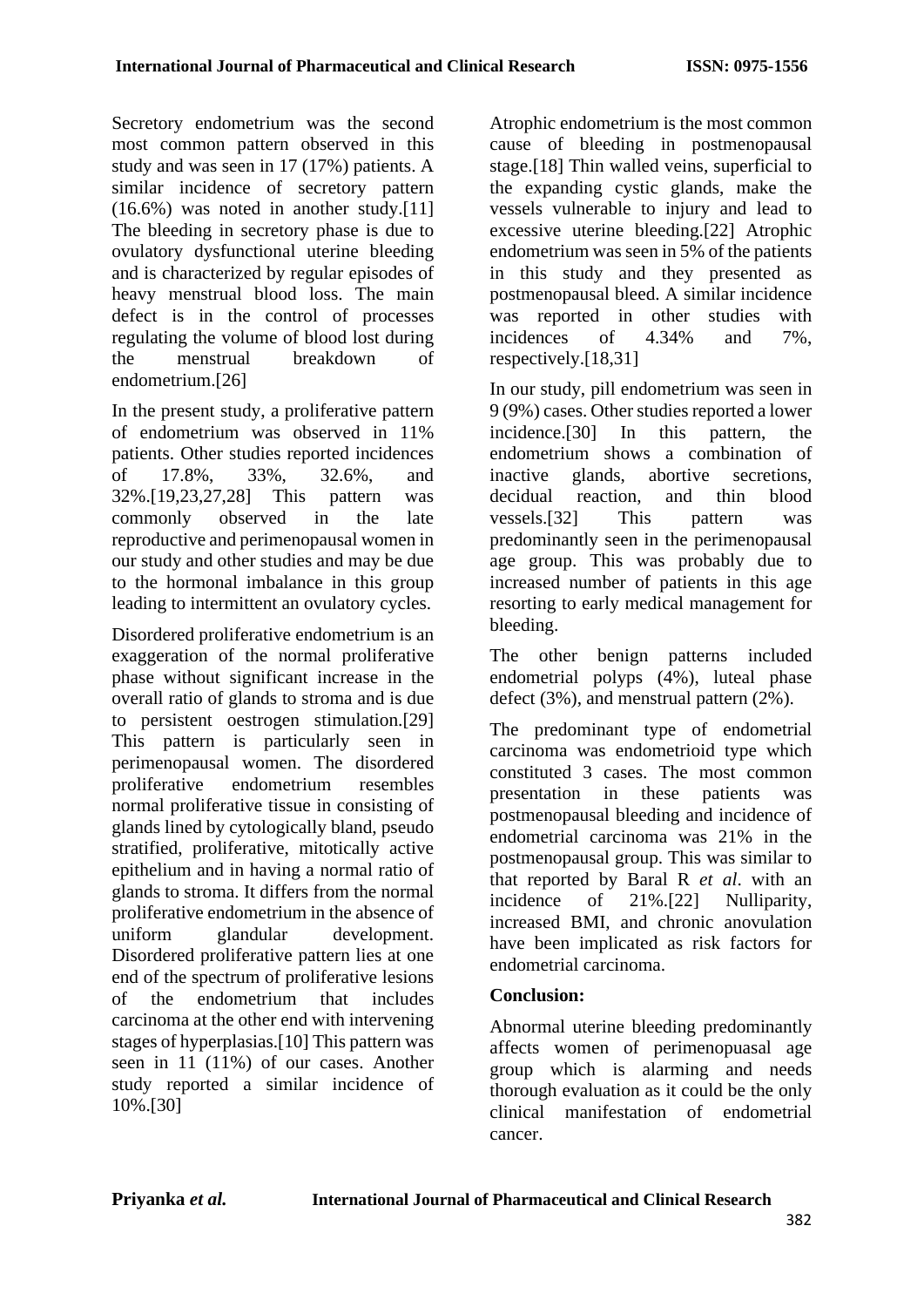# **Reference:**

- 1. Awwad JT, Toth TL, Schiff I; Abnormal uterine bleeding in the Perimenopause. Int J Fertil Menopausal Stud., 1993; 38(5): 261-269.
- 2. Wren BG; Dysfunctional Uterine Bleeding. Aust Fam Physician, 1998; 27(5): 371-377.
- 3. Bayer SR, De Cherney AH; Clinical Manifestations and Treatment of Dysfunctional Uterine Bleeding. JAMA,1993; 269: 1823-1828.
- 4. Albers JR, Hull SK, Wesley MA; Abnormal uterine bleeding. Am Fam Phys., 2004; 69: 1915-1926.
- 5. Brandon JB, Amy EH,Nicholas CL, Harold EF, Edward EW; The Johns Hopkins Manual of Gynaecology and Obstetrics, 2nd edition Philadelphia: Lippincott Williams & Wilkins,2002: 405-411.
- 6. ACOG Committee on Practice Bulletins-- Gynecology. American College of Obstetricians and Gynecologists; ACOG practice bulletin: management of anovulatory bleeding. Int J Gynaecol Obstet. 2001;72(3): 263-271
- 7. Sajitha K, Padma SK, Shetty KJ, et al. Study of histopathological patterns of endometrium in abnormal uterine bleeding. CHRISMED J Health Res 2014;1(2):76-81
- 8. Jyotsana, Manhas K, Sharma S. Role of hysteroscopy and laparoscopy in<br>evaluation of abnormal uterine evaluation of abnormal uterine bleeding. JK Sci 2004;6:23-7.
- 9. Muzaffar M, Akhtar KA, Yasmin S, Mahmood-Ur-Rehman, Iqbal W, Khan MA. Menstrual irregularities with excessive blood loss: A clinicopathological correlation. J Pak Med Assoc 2005;55:486-9.
- 10. Doraiswami S, Johnson T, Rao S, Rajkumar A, Vijayaraghavan J, Panicker VK. Study of Endometrial pathology in abnormal uterine bleeding.

J Obstet Gynaecol India 2011; 61:426- 30.

- 11. Bhosle A, Fonseca M. Evaluation and histopathological correlation of abnormal uterine bleeding in perimenopausal women. Bombay Hosp J 2010; 52:69-72.
- 12. Khan S, Hameed S, Umber A. Histopathological pattern of endometrium on diagnostic D and C in patients with abnormal uterine bleeding. Annals 2011; 17:166-70.
- 13. Sinha P, Rekha PR, Konapur PG, Thamilsevi R, Subramaniam PM. Pearls and pitfalls of endometrial curettage with that of hysterectomy in DUB. J Clin Diagn Res 2011; 5:1199- 202.
- 14. Azim P, Khan MM, Sharif N, Khattak EG. Evaluation of abnormal uterine bleeding on endometrial biopsies. Isra Med J 2011:3:84-8.
- 15. Goldstein SR. Menorrhagia and abnormal bleeding before the menopause. Best Pract Res Clin Obstet Gynaecol 2004;18:59-69
- 16. Mazur MT, Kurman RJ. Normal endometrium and infertility evaluation. In: Mazur MT, Kurman RJ, editors. Diagnosis of endometrial biopsies and curettings: A practical approach. 2nd ed. New York: Springer Verlag; 2005. p. 7-33.
- 17. Patil SG, Bhute SB, Inamdar SA, Acharya NS, Shrivastava DS. Role of diagnostic hysteroscopy in abnormal uterine bleeding and its histopathological correlation. J Gynecol Endosc Surg 2009;1:98-104.
- 18. Cornitescu FI, Tănase F, Simionescu C, Iliescu D. Clinical, histopathological and therapeutic considerations in nonneoplastic abnormal uterine bleeding in menopause transition. Rom J Morphol Embryol 2011;52:759-65.
- 19. Riaz S, Ibrar F, Dawood NS, Jabeen A. Endometrial pathology by endometrial curettage in menorrhagia in